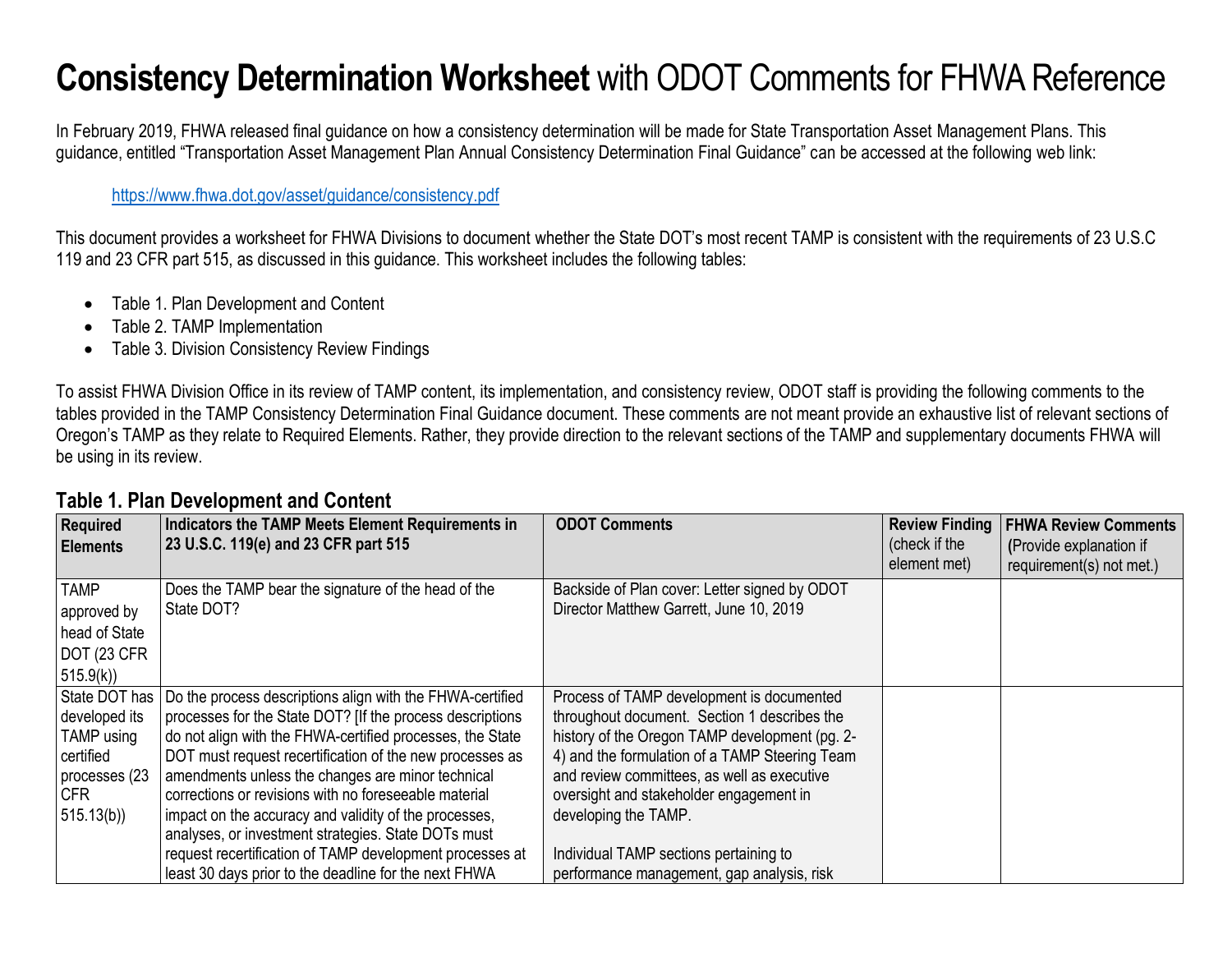| <b>Required</b><br><b>Elements</b>                                                                                   | Indicators the TAMP Meets Element Requirements in<br>23 U.S.C. 119(e) and 23 CFR part 515                                                                                                                            | <b>ODOT Comments</b>                                                                                                                                                                                                                                                                                                                    | <b>Review Finding</b><br>(check if the | <b>FHWA Review Comments</b><br>(Provide explanation if |
|----------------------------------------------------------------------------------------------------------------------|----------------------------------------------------------------------------------------------------------------------------------------------------------------------------------------------------------------------|-----------------------------------------------------------------------------------------------------------------------------------------------------------------------------------------------------------------------------------------------------------------------------------------------------------------------------------------|----------------------------------------|--------------------------------------------------------|
|                                                                                                                      |                                                                                                                                                                                                                      |                                                                                                                                                                                                                                                                                                                                         | element met)                           | requirement(s) not met.)                               |
|                                                                                                                      | TAMP consistency determination as provided in 23 CFR<br>515.13(c).                                                                                                                                                   | management, lifecycle planning, and investment<br>strategy describe the processes and procedures<br>undertaken to develop a compliant TAMP                                                                                                                                                                                              |                                        |                                                        |
|                                                                                                                      | Do the TAMP analyses appear to have been<br>prepared using the certified processes?                                                                                                                                  | (see previous comment)                                                                                                                                                                                                                                                                                                                  |                                        |                                                        |
| <b>TAMP</b><br>includes the<br>required<br>content as<br>described 23<br>CFR 515.9(a)-<br>$(g)$ (23 CFR<br>515.13(b) | Does the TAMP include a summary listing of NHS<br>pavement and bridge assets, regardless of ownership?                                                                                                               | Executive Summary: ii<br>Section 2: 5-7<br>Overview: 6<br>$\bullet$<br>Ownership breakdown: 7, 12-13                                                                                                                                                                                                                                    |                                        |                                                        |
|                                                                                                                      | Does the TAMP include a discussion of State DOT asset<br>management objectives that meets requirements?                                                                                                              | Executive Summary: i-vii<br>Plan assets: i<br>Performance Measures and Targets: ii<br>Performance Gaps: ii-iii<br>Lifecycle planning: iv<br>Risk Management: iv-v<br>Financial Plan: vi<br>Investment Strategies vii<br>National Goals: 10-11<br>More detailed discussions of particular<br>requirements are presented in Plan Sections |                                        |                                                        |
|                                                                                                                      | Does the TAMP include a discussion of State DOT<br>measures and targets for asset condition, including<br>those established pursuant to 23<br>U.S.C. 150, for NHS pavements and bridges, that<br>meets requirements? | Executive Summary: ii, iii<br>Section 3: 8-22<br>• Pavement & Bridges: 13<br>• Pavements: 14-15; 18-19<br>• Bridges: 16-17; 20-21<br>• State Key Performance measures: 22, Pdf<br>link<br>• MPO measures and targets: 22                                                                                                                |                                        |                                                        |
|                                                                                                                      | Does the TAMP include a summary description of the<br>condition of NHS pavements and bridges, regardless of<br>ownership, that meets requirements?                                                                   | Executive Summary: ii-iii<br>NHS System: 6-7<br>NHS Pavements: 18-19<br>NHS Bridges: 20-21<br>MPO Pavements & Bridges: Appendix A                                                                                                                                                                                                       |                                        |                                                        |
|                                                                                                                      | Does the TAMP identify and discuss<br>performance gaps?                                                                                                                                                              | Executive Summary: ii-iii<br>Section 4: 23-31<br>• Policies and Priorities: 23-24<br>• Past Efforts: 25-27                                                                                                                                                                                                                              |                                        |                                                        |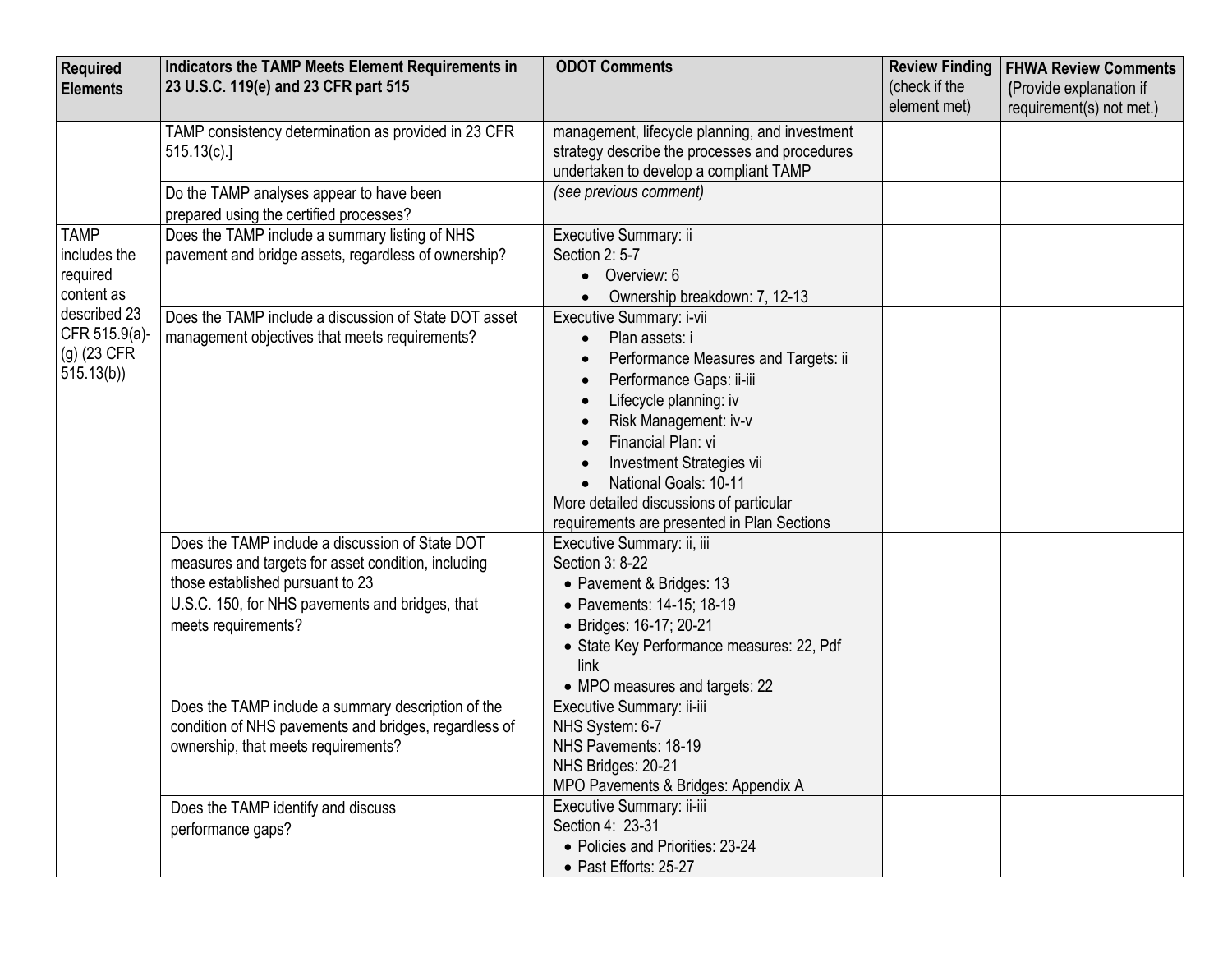| Required        | Indicators the TAMP Meets Element Requirements in     | <b>ODOT Comments</b>                                      | <b>Review Finding</b>         | <b>FHWA Review Comments</b> |
|-----------------|-------------------------------------------------------|-----------------------------------------------------------|-------------------------------|-----------------------------|
| <b>Elements</b> | 23 U.S.C. 119(e) and 23 CFR part 515                  |                                                           | (check if the<br>element met) | (Provide explanation if     |
|                 |                                                       |                                                           |                               | requirement(s) not met.)    |
|                 |                                                       | • OTC Investment Strategies: 26-27<br>• Pavements: 28-29  |                               |                             |
|                 |                                                       | State of Good Repair (SOGR): 28                           |                               |                             |
|                 |                                                       | $\bullet$ Bridges: 30-31                                  |                               |                             |
|                 |                                                       | $\bullet$ SOGR: 30                                        |                               |                             |
|                 |                                                       | • Gap Analysis Report: 34                                 |                               |                             |
|                 | Does the TAMP include a discussion of the life- cycle | Executive Summary: iv                                     |                               |                             |
|                 | planning that meets requirements, including results?  | Pavement & Bridge Management Practices: 35-42             |                               |                             |
|                 |                                                       | • Bridge Deterioration Models: 35,48                      |                               |                             |
|                 |                                                       | • Pavement Deterioration Models: 38,46-47                 |                               |                             |
|                 |                                                       | • Idealized NHS Pavement Preservation                     |                               |                             |
|                 |                                                       | Program: 42                                               |                               |                             |
|                 |                                                       | Section 6: 43-50                                          |                               |                             |
|                 |                                                       | • Key Principles: 44                                      |                               |                             |
|                 |                                                       | • Work types & costs: 44-45                               |                               |                             |
|                 |                                                       | • Strategies: 46<br>• Pavements: 46-48                    |                               |                             |
|                 |                                                       | $\bullet$ Bridges: 48-50                                  |                               |                             |
|                 |                                                       | • Improvement Efforts: 50                                 |                               |                             |
|                 | Does the TAMP include a discussion of the risk        | Executive Summary: iv-v                                   |                               |                             |
|                 | management analysis that meets requirements?          | Section 7: 51-66                                          |                               |                             |
|                 |                                                       | • Management Assessment: 51                               |                               |                             |
|                 |                                                       | • Policies and Procedures: 52-54                          |                               |                             |
|                 |                                                       | • Improvement Efforts: 55-56                              |                               |                             |
|                 |                                                       | • Documentation of Risk Activities: 57                    |                               |                             |
|                 |                                                       | • Priority Risks: 56-57                                   |                               |                             |
|                 |                                                       | • Risk Register: 58-61                                    |                               |                             |
|                 |                                                       | • Risk Matrix Scores: 62                                  |                               |                             |
|                 |                                                       | • Mitigation Plans Priority Risks: 63-64                  |                               |                             |
|                 |                                                       | • Repeated Repaired Facilities due to ER Events:<br>65-66 |                               |                             |
|                 | Does the TAMP include the results of the              | Section 7: 65-66                                          |                               |                             |
|                 | evaluations of NHS pavements and bridges              | • ER Funding to Date: 65                                  |                               |                             |
|                 | pursuant to 23 CFR part 667?                          | • Repeatedly Damaged NHS Facilities: 66                   |                               |                             |
|                 |                                                       | • Evaluation process: 66                                  |                               |                             |
|                 | Does the TAMP include a discussion of a 10-year       | Executive Summary: vi                                     |                               |                             |
|                 | Financial Plan to fund improvements to                | Section 8: 67-84                                          |                               |                             |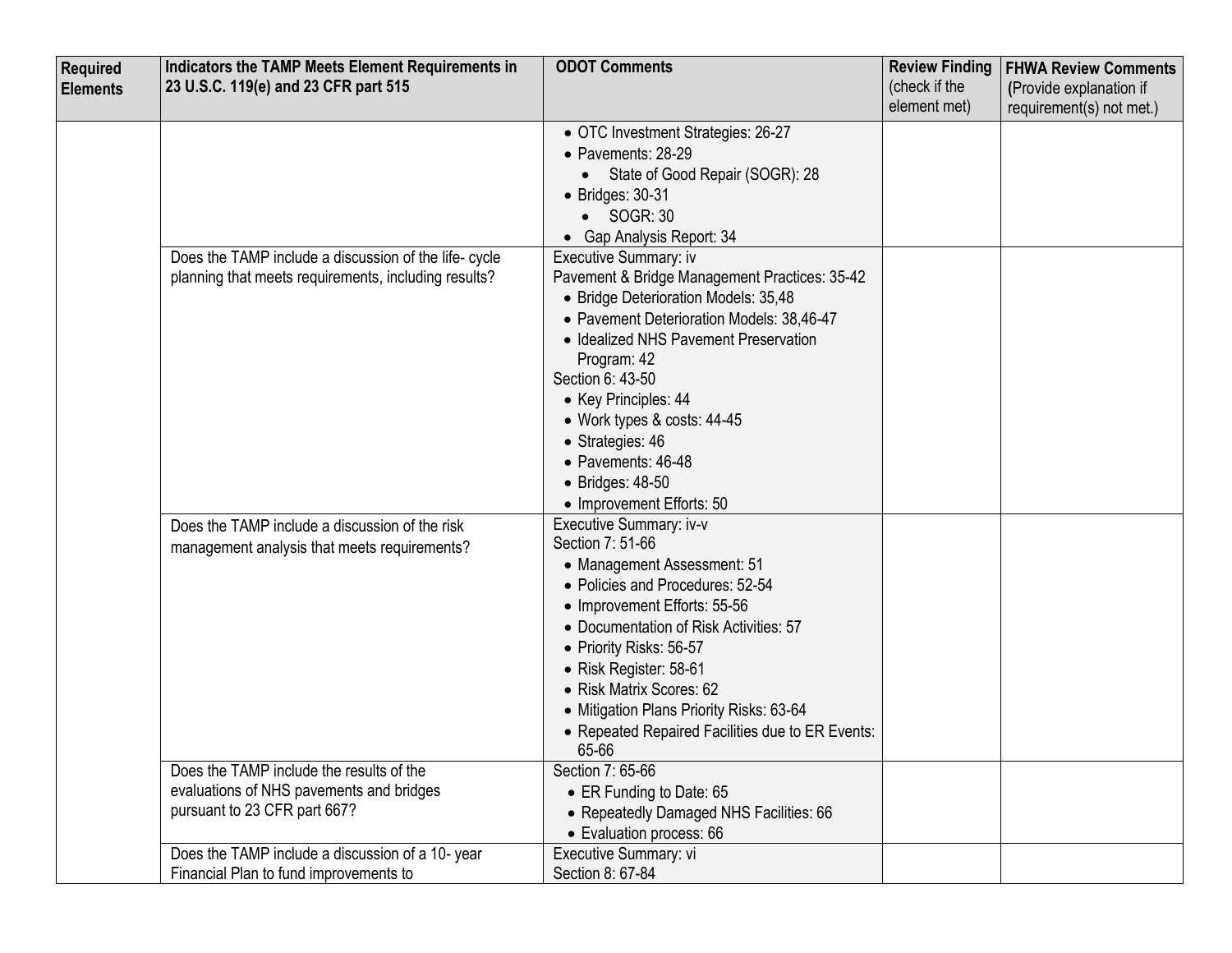| Required        | Indicators the TAMP Meets Element Requirements in       | <b>ODOT Comments</b>                          | <b>Review Finding</b> | <b>FHWA Review Comments</b> |
|-----------------|---------------------------------------------------------|-----------------------------------------------|-----------------------|-----------------------------|
| <b>Elements</b> | 23 U.S.C. 119(e) and 23 CFR part 515                    |                                               | (check if the         | (Provide explanation if     |
|                 |                                                         |                                               | element met)          | requirement(s) not met.)    |
|                 | NHS pavements and bridges?                              | • Revenue Sources: 68-69                      |                       |                             |
|                 |                                                         | • Revenue Risks, Trends: 69-73                |                       |                             |
|                 |                                                         | • Revenue Projections: 73-74                  |                       |                             |
|                 |                                                         | • Revenue Uses: 75-76                         |                       |                             |
|                 |                                                         | • Revenue Available for NHS Pavements and     |                       |                             |
|                 |                                                         | Bridges: 77-79                                |                       |                             |
|                 |                                                         | • Crosswalk between ODOT Work Types and       |                       |                             |
|                 |                                                         | TAMP Work Types: 77                           |                       |                             |
|                 |                                                         | • Revenue available by TAMP Work Types for    |                       |                             |
|                 |                                                         | NHS Pavements and Bridges: 78-79              |                       |                             |
|                 |                                                         | • Revenue to implement strategies for NHS     |                       |                             |
|                 |                                                         | Pavements and Bridges by TAMP Work            |                       |                             |
|                 |                                                         | Types: 78-80                                  |                       |                             |
|                 |                                                         | • NHS Asset Values & Annual Revenue to        |                       |                             |
|                 |                                                         | maintain values: 81-84                        |                       |                             |
|                 |                                                         | • Assessing Financial Gaps: 84                |                       |                             |
|                 | Does the TAMP identify and discuss investment           | Executive Summary: vii                        |                       |                             |
|                 | strategies the State intends to use for their NHS       | Section 4: 24-31                              |                       |                             |
|                 | pavements and bridges?                                  | Section 9: 85-95                              |                       |                             |
|                 |                                                         | • Priorities and Policy Guidance: 85-87       |                       |                             |
|                 |                                                         | • Investment Strategies: 86-89                |                       |                             |
|                 |                                                         | • NHS Bridges: 88, 89, 91, 93-94              |                       |                             |
|                 |                                                         | • NHS Pavements: 88, 89, 91, 93-94            |                       |                             |
|                 |                                                         | • Other Investment Strategy Improvements: 91- |                       |                             |
|                 |                                                         | 92                                            |                       |                             |
|                 |                                                         | • Strategies for Reducing NHS Pavement &      |                       |                             |
|                 |                                                         | Bridges Funding Gaps: 93-94, Appendix H       |                       |                             |
|                 | Does the TAMP include a discussion as to how the        | Executive Summary: i                          |                       |                             |
|                 | investment strategies make or support progress toward   | Pages: 23-31, 41, 46, 77-79, 91, 93-94,       |                       |                             |
|                 | achieving and sustaining a desired state of good repair |                                               |                       |                             |
|                 | over the life cycle of the assets?                      |                                               |                       |                             |
|                 | Does the TAMP include a discussion as to how the        | Executive Summary: iii                        |                       |                             |
|                 | investment strategies make or support progress toward   | Pages: 23-30, 86-91                           |                       |                             |
|                 | improving or preserving the condition of the assets and | NHS Pavements: 19, 26-27, 77-79, 93-94        |                       |                             |
|                 | the performance of the NHS related to physical assets?  | NHS Bridges: 21, 26-27, 77-79, 93-94          |                       |                             |
|                 | Does the TAMP include a discussion as to how the        | Executive Summary: vii                        |                       |                             |
|                 | investment strategies make or support progress toward   | Pages: 23-31, 77-79, 93-94                    |                       |                             |
|                 | achieving the State's targets for asset condition and   |                                               |                       |                             |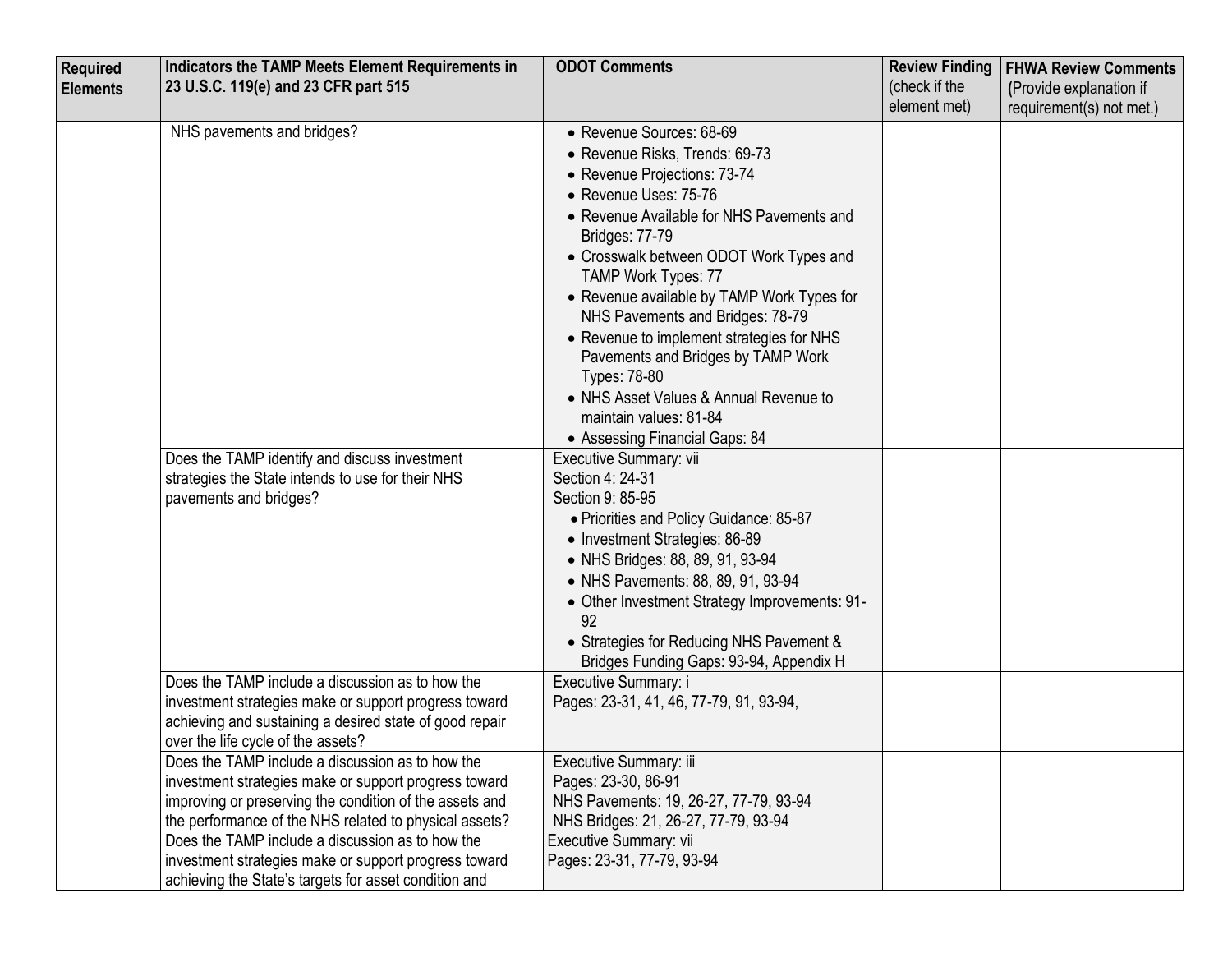| Required                            | Indicators the TAMP Meets Element Requirements in                                                                                                                                     | <b>ODOT Comments</b>                                                                                                                                                                                                                                                                                                                                                                                       | <b>Review Finding</b>         | <b>FHWA Review Comments</b> |
|-------------------------------------|---------------------------------------------------------------------------------------------------------------------------------------------------------------------------------------|------------------------------------------------------------------------------------------------------------------------------------------------------------------------------------------------------------------------------------------------------------------------------------------------------------------------------------------------------------------------------------------------------------|-------------------------------|-----------------------------|
| <b>Elements</b>                     | 23 U.S.C. 119(e) and 23 CFR part 515                                                                                                                                                  |                                                                                                                                                                                                                                                                                                                                                                                                            | (check if the<br>element met) | (Provide explanation if     |
|                                     | performance of the NHS in accordance with 23 USC<br>150(d)?                                                                                                                           |                                                                                                                                                                                                                                                                                                                                                                                                            |                               | requirement(s) not met.)    |
|                                     | Does the TAMP include a discussion as to how the<br>investment strategies make or support progress toward<br>achieving the national goals identified in 23 USC<br>$150(b)$ ?          | Pages: 8-11, 28-31, 94-95                                                                                                                                                                                                                                                                                                                                                                                  |                               |                             |
|                                     | Does the TAMP include a discussion as to how the<br>TAMP's life-cycle planning, performance gap analysis,<br>and risk analysis support the State DOT's TAMP<br>investment strategies? | Executive Summary: ii-v, vii<br>Page: 76-79, 85, 87-89, 91, 93<br>More detailed discussions in performance gap, asset<br>management practices, lifecycle planning and risk<br>analysis sections.<br>• Performance Gap Analysis Section 4: 23-31<br>• ODOT Asset Management Practices Section<br>$5:35-42$<br>• Lifecycle Planning Considerations Section 6:<br>43-50<br>• Risk Management Section 7: 51-66 |                               |                             |
| Inclusion of<br><b>Other Assets</b> | If applicable, does the TAMP include a summary listing of<br>other assets, including a description of asset condition?                                                                | Not applicable at this time                                                                                                                                                                                                                                                                                                                                                                                |                               |                             |
| in the TAMP in<br>23 CFR            | If applicable, does the TAMP identify measures and State<br>DOT targets for the condition of other assets?                                                                            | Not applicable at this time                                                                                                                                                                                                                                                                                                                                                                                |                               |                             |
| $515.9$ (l):                        | If applicable, does the TAMP include a performance<br>gap analysis for other assets?                                                                                                  | Not applicable at this time                                                                                                                                                                                                                                                                                                                                                                                |                               |                             |
|                                     | If applicable, does the TAMP include a discussion of life<br>cycle planning for other assets?                                                                                         | Not applicable at this time                                                                                                                                                                                                                                                                                                                                                                                |                               |                             |
|                                     | If applicable, does the TAMP include a discussion of a risk<br>analysis for other assets that meets requirements in 23<br>CFR 515.9(I)(5)?                                            | Not applicable at this time                                                                                                                                                                                                                                                                                                                                                                                |                               |                             |
|                                     | If applicable, does the TAMP include a financial plan to<br>fund improvements of other assets?                                                                                        | Not applicable at this time                                                                                                                                                                                                                                                                                                                                                                                |                               |                             |
|                                     | If applicable, does the TAMP include investment<br>strategies for other assets?                                                                                                       | Not applicable at this time                                                                                                                                                                                                                                                                                                                                                                                |                               |                             |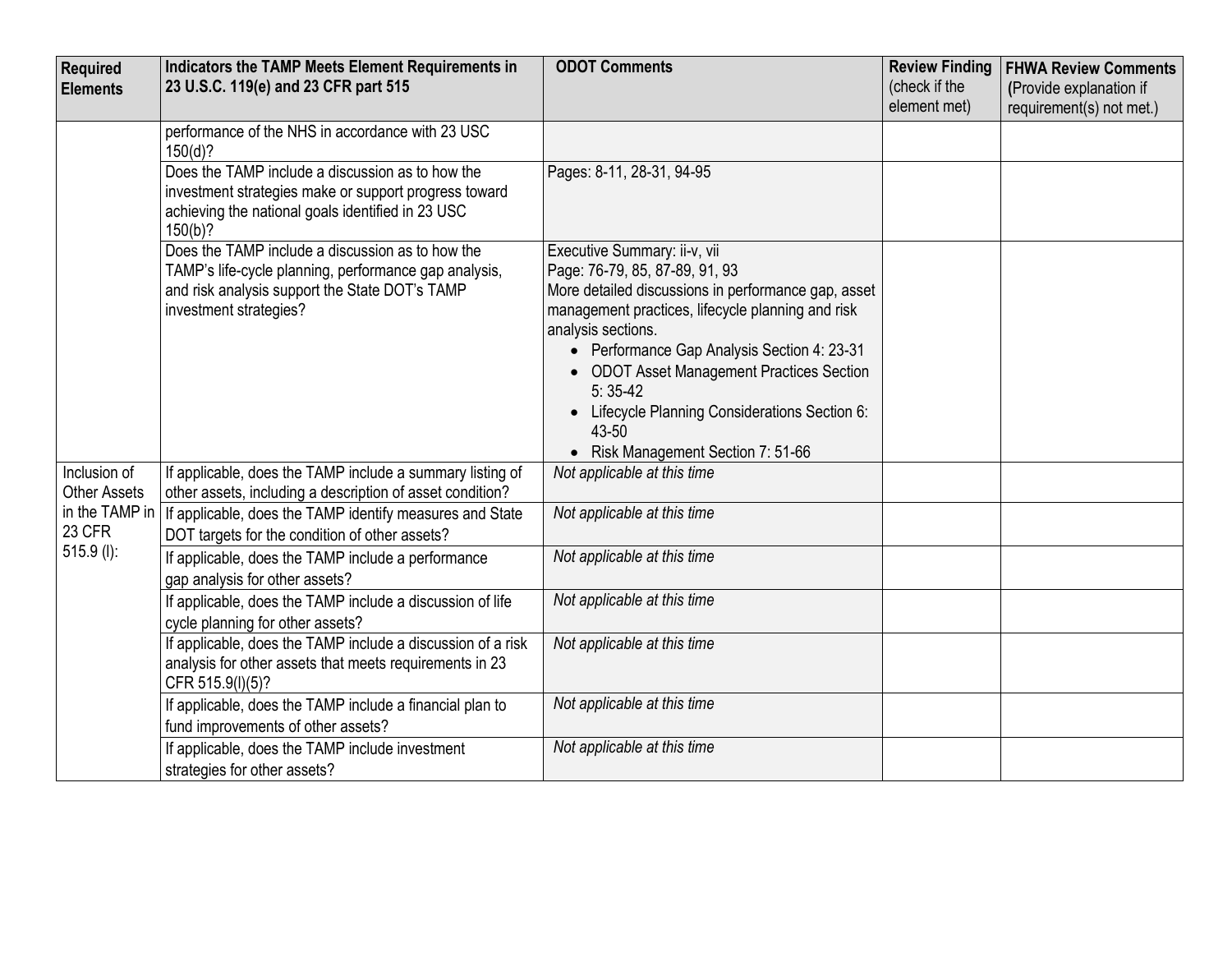## **Table 2. TAMP Implementation**

| <b>Required Elements</b>                                                                                                                                                                                          | Indicators the TAMP Meets Element                                                                                                                                                                                                                                                                                                                                                                                                                                                                          | <b>ODOT Comments</b>                                                                                                                                                                                                                                                                                                                                                                                                                                                                    | <b>Review Finding</b> | <b>FHWA Review Comments</b> |
|-------------------------------------------------------------------------------------------------------------------------------------------------------------------------------------------------------------------|------------------------------------------------------------------------------------------------------------------------------------------------------------------------------------------------------------------------------------------------------------------------------------------------------------------------------------------------------------------------------------------------------------------------------------------------------------------------------------------------------------|-----------------------------------------------------------------------------------------------------------------------------------------------------------------------------------------------------------------------------------------------------------------------------------------------------------------------------------------------------------------------------------------------------------------------------------------------------------------------------------------|-----------------------|-----------------------------|
|                                                                                                                                                                                                                   | Requirements in 23 U.S.C. 119(e) and 23                                                                                                                                                                                                                                                                                                                                                                                                                                                                    |                                                                                                                                                                                                                                                                                                                                                                                                                                                                                         | (check if the         | (Provide explanation if     |
|                                                                                                                                                                                                                   | CFR part 515                                                                                                                                                                                                                                                                                                                                                                                                                                                                                               |                                                                                                                                                                                                                                                                                                                                                                                                                                                                                         | element met)          | requirement(s) not met.)    |
| Integration of<br><b>TAMP</b> into<br>transportation<br>planning<br>processes that<br>lead to the<br>Statewide<br>Transportation<br>Improvement<br>Program<br>(STIP) (23 CFR<br>515.9(h)                          | Do State DOT planning documents or records of<br>planning activities show that the TAMP was<br>integrated into its transportation planning<br>processes that lead to the STIP?                                                                                                                                                                                                                                                                                                                             | Oregon Transportation Plan updated in May, 2018 to<br>incorporate TAMP and Federal Performance Measure<br>planning requirements:<br>https://www.oregon.gov/ODOT/Planning/Documents/OTP-<br>Appendix-D-Amendment.pdf<br>Reference incorporated in MPO planning agreement<br>(Appendix A)<br>Discussion of the role of asset management in making<br>STIP investment decisions and a link to TAMP to be<br>included in 2021-24 STIP documentation narrative.<br>(currently in draft form) |                       |                             |
| <b>TAMP</b> available<br>to the public (23<br>CFR 515.9(i))                                                                                                                                                       | Has the State DOT made its TAMP available to<br>the public by posting on its website, or<br>distributing in public meetings, or by some other<br>means?                                                                                                                                                                                                                                                                                                                                                    | TAMP will post on Department and Division Websites<br>before June 30 <sup>th</sup> and provided as a link with other<br>documents such as STIP,<br>TAMP will be made available for distribution at public<br>meetings. Copies and website link will be provided to<br>FHWA, MPOs, Association of Oregon Counties and<br>League of Oregon Cites, etc.                                                                                                                                    |                       |                             |
| State DOT<br>demonstrates<br>through current<br>and verifiable<br>documentation that<br>it has implemented<br>a TAMP meeting<br>requirements of 23<br>U.S.C. 119 and 23<br>CFR part 515 and<br>that the State DOT | Has the State DOT documented evidence that<br>the State DOT is using the TAMP investment<br>strategies? (23 CFR 515.13(b)(2)). The best<br>evidence is that, for the 12 months preceding<br>the consistency determination, there was<br>alignment between the actual and planned<br>levels of investment (in the TAMP) for various<br>work types as defined in 23 CFR 515.5 (i.e.,<br>initial construction, maintenance, preservation<br>rehabilitation and reconstruction) (23 CFR<br>$515.13(b)(2)(i)$ ? | Supplementary documentation to be provided to FHWA                                                                                                                                                                                                                                                                                                                                                                                                                                      |                       |                             |
| is following the<br>investment<br>strategies in the<br>TAMP (23 CFR<br>$515.13(b)(2)$ ).                                                                                                                          | If the State DOT deviated from the TAMP<br>investment strategies, did they document<br>reasons the deviation(s) were necessary due to<br>extenuating circumstances beyond the State<br>DOT's reasonable control (23 CFR<br>$515.13(b)(2)(ii)$ ).                                                                                                                                                                                                                                                           | Supplementary documentation to be provided to FHWA.<br>Any deviations from investment strategy are minimal                                                                                                                                                                                                                                                                                                                                                                              |                       |                             |